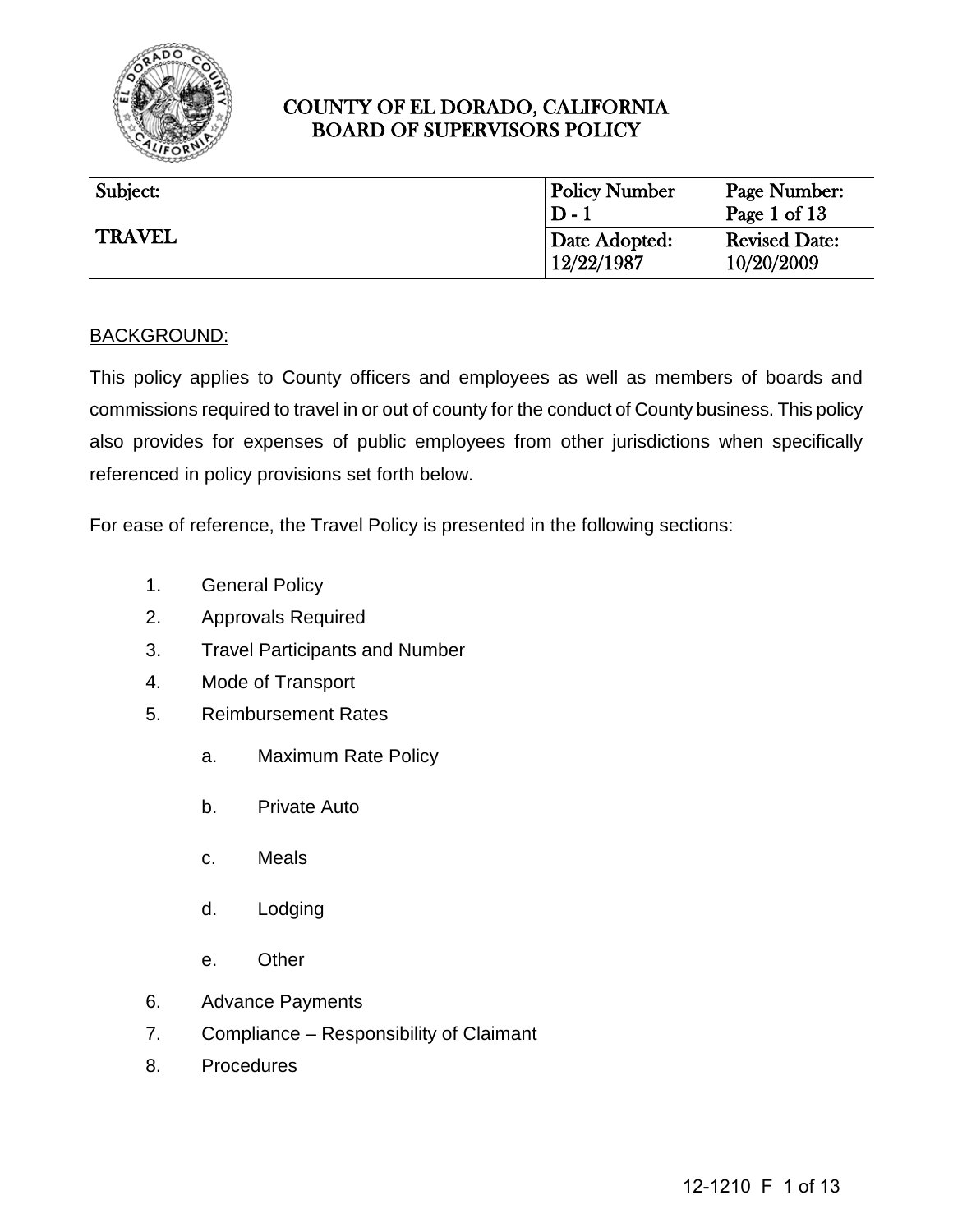

| Subject:      | <b>Policy Number</b><br>$D-1$ | Page Number:<br>Page $2$ of $13$   |
|---------------|-------------------------------|------------------------------------|
| <b>TRAVEL</b> | Date Adopted:<br>12/22/1987   | <b>Revised Date:</b><br>10/20/2009 |

#### POLICY:

- 1. General Policy
	- a. County officers and employees should not suffer any undue loss when required to travel on official County business, nor should said individuals gain any undue benefit from such travel.
	- b. County officers or employees compelled to travel in the performance of their duties and in the service of the County shall be reimbursed for their actual and necessary expenses for transportation, parking, tolls, and other reasonable incidental costs, and shall be reimbursed within maximum rate limits established by the Board of Supervisors for lodging, meals, and private auto use. "Actual and necessary expenses" do not include alcoholic beverages.
	- c. Travel arrangements should be as economical as practical considering the travel purpose, traveler, time frame available to accomplish the travel mission, available transportation and facilities, and time away from other duties.
	- d. Employees must obtain prior authorization for travel, i.e., obtain approvals before incurring costs and before commencing travel.
	- e. Receipts are required for reimbursement of lodging costs, registration fees, public transportation and for other expenses as specified, or as may be required by the County Auditor-Controller.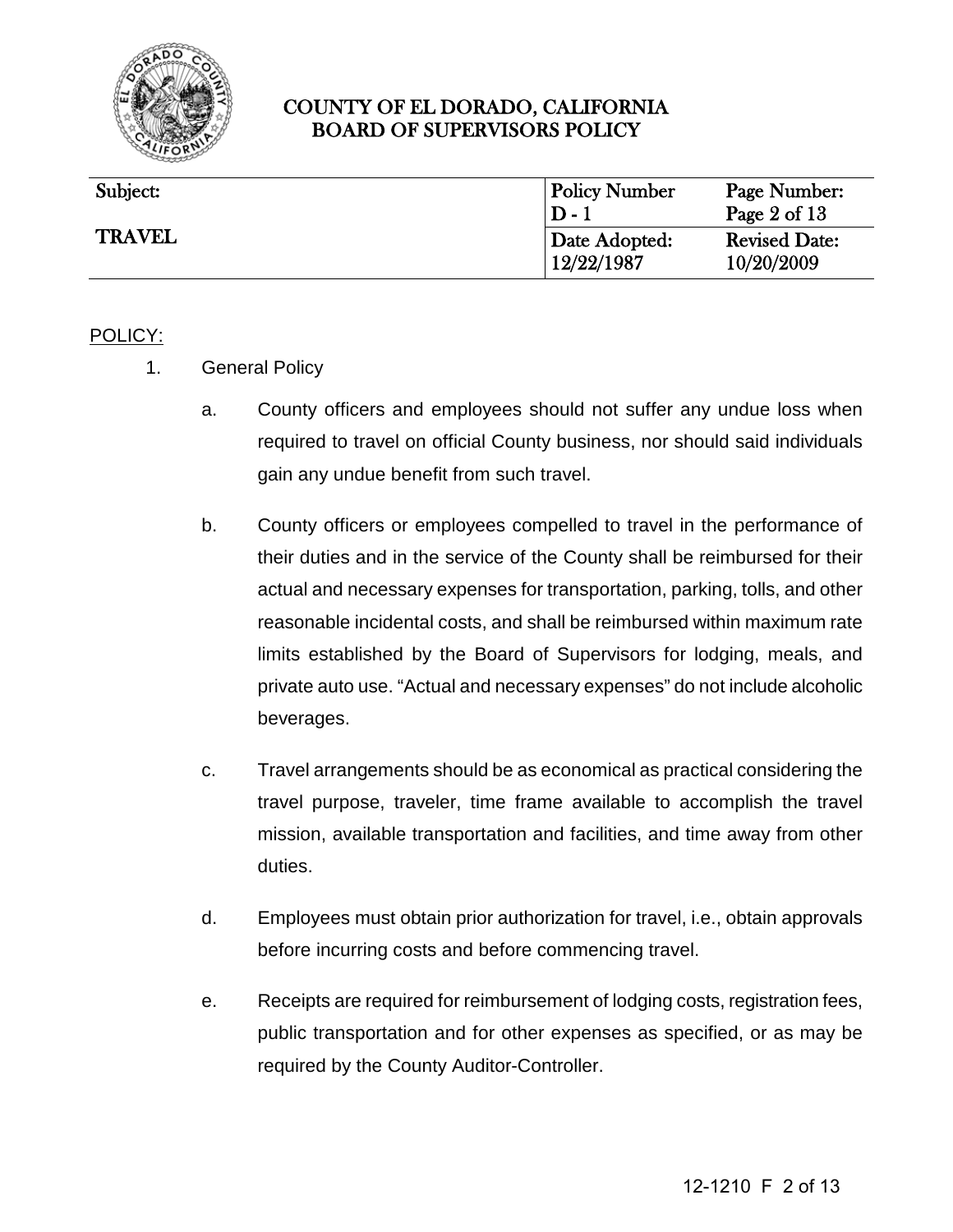

| Subject:      | <b>Policy Number</b><br>$D-1$ | Page Number:<br>Page 3 of 13       |
|---------------|-------------------------------|------------------------------------|
| <b>TRAVEL</b> | Date Adopted:<br>12/22/1987   | <b>Revised Date:</b><br>10/20/2009 |

- f. Requests for travel authorization and reimbursement shall be processed using forms specified by the County Auditor and Chief Administrative Office.
- g. The Chief Administrative Officer may, at his or her sole discretion, authorize an exception to requirements set forth in this Travel policy, based on extenuating circumstances presented by the appropriate, responsible department head. Any exception granted by the Chief Administrative Office is to be applied on a case-by-case basis and does not set precedent for future policy unless it has been formally adopted by the Board of Supervisors.
- 2. Approvals Required
	- a. Department head approval is required for all travel except by members of the County Board of Supervisors. Department heads may delegate approval authority when such specific delegation is approved by the Chief Administrative Officer. However, it is the expectation of the Chief Administrative Officer that department heads take responsibility for review and approval of travel.
	- b. Chief Administrative Office approval is required when travel involves any of the following:
		- (1) Transportation by common carrier (except BART), e.g., air, train, bus.
		- (2) Car rental.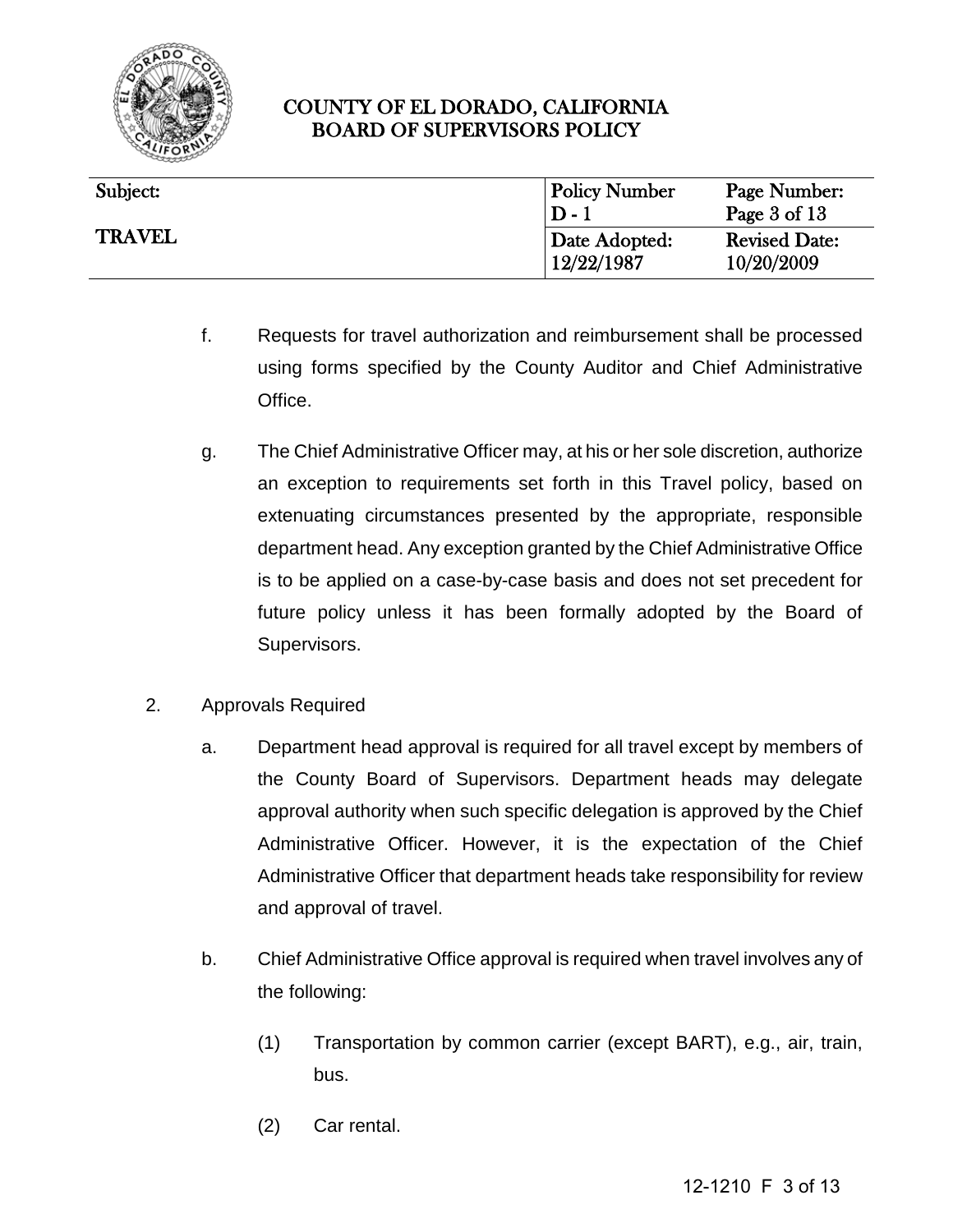

| Subject:      | <b>Policy Number</b><br>$D-1$ | Page Number:<br>Page $4$ of $13$   |
|---------------|-------------------------------|------------------------------------|
| <b>TRAVEL</b> | Date Adopted:<br>12/22/1987   | <b>Revised Date:</b><br>10/20/2009 |

- (3) Out-of-county overnight travel.
- (4) Members of boards or commissions, or non-county personnel.
- (5) Any exceptions required for provisions within this policy, e.g., travel requests not processed prior to travel, requests exceeding expense guidelines or maximums.
- c. It remains the discretion of the Chief Administrative Officer as to whether or not costs of travel which were not authorized in advance will be reimbursed, and whether or not exceptional costs will be reimbursed.
- 3. Travel Participants and Number
	- a. Department heads and assistants should not attend the same out-of-county conference; however, where mitigating circumstances exist, travel requests should be simultaneously submitted to the Chief Administrative Office with a justification memorandum.
	- b. The number of travel participants for each out-of-county event, in most instances, should be limited to one or two staff members, and those individuals should be responsible for sharing information with other interested parties upon return.
	- c. If out-of-county travel involves training or meetings of such technical nature that broader representation would be in the best interest of the County, the department head may submit a memo explaining the situation to the Chief Administrative Office, attached to travel requests, requesting authorization for a group of travelers.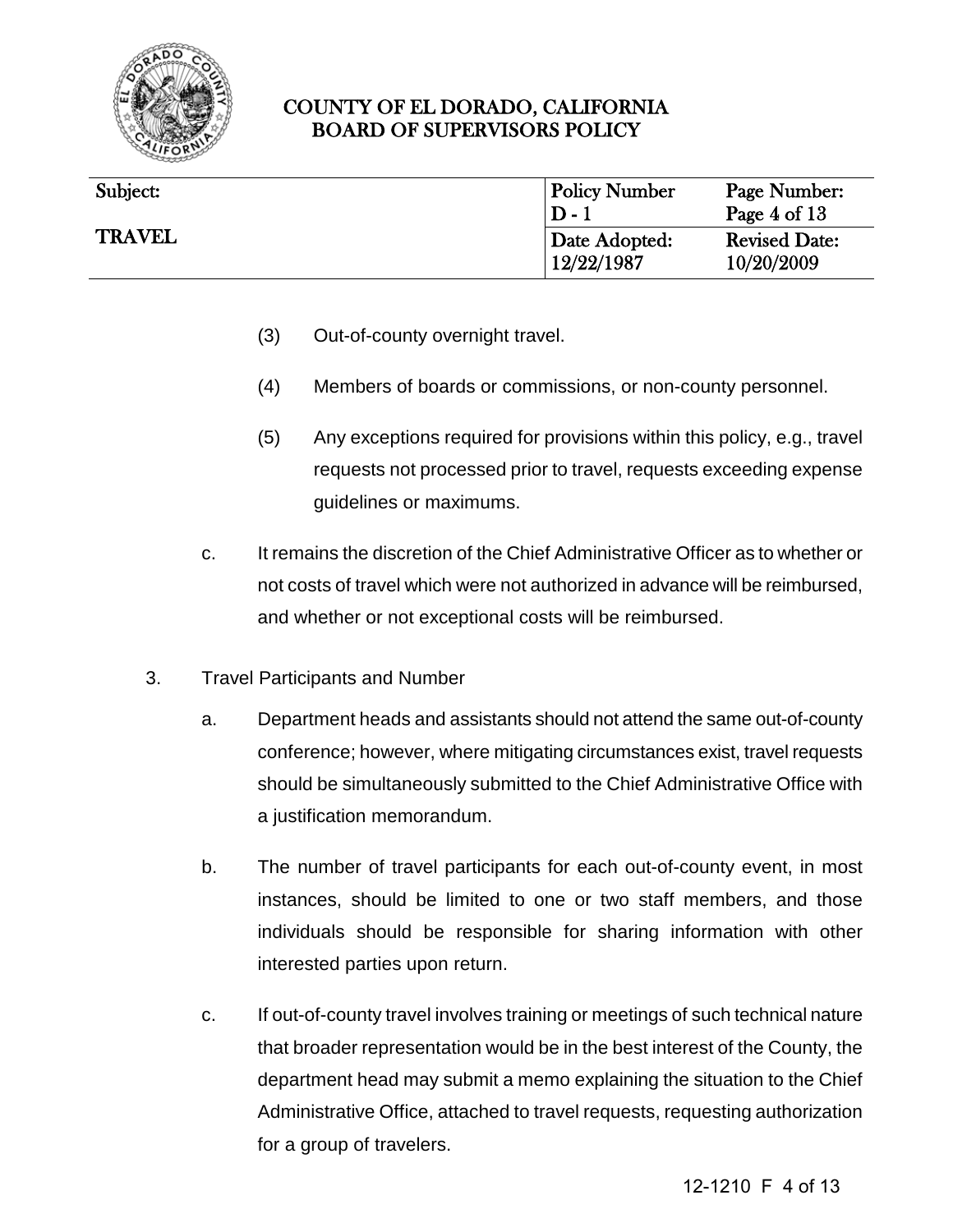

| Subject:      | <b>Policy Number</b>        | Page Number:                       |
|---------------|-----------------------------|------------------------------------|
|               | $D-1$                       | Page 5 of $13$                     |
| <b>TRAVEL</b> | Date Adopted:<br>12/22/1987 | <b>Revised Date:</b><br>10/20/2009 |

- d. Non-County personnel travel expenses are not normally provided for since only costs incurred by and for county officers and employees on county business are reimbursable. However, reimbursement is allowable for county officers (elected officials and appointed department heads) and employees who have incurred expenses for non-county staff in the following circumstances.
	- (1) Meals for persons participating on a Human Resources interview panel when deemed appropriate by the Director of Human Resources.
	- (2) Conferences between County officials and consultants, experts, and public officials other than officers of El Dorado County, which are for the purpose of discussing important issues related to County business and policies.
	- (3) Transportation expenses for a group of County officers and employees and their consultants, and experts on a field trip to gain information necessary to the conduct of County business.
	- (4) Lodging expenses for non-county personnel are NOT reimbursable except when special circumstances are noted and approved in advance by the Chief Administrative Office. Otherwise, such expenses must be part of a service contract in order to be paid.
- 4. Mode of Transport
	- a. Transportation shall be by the least expensive and/or most reasonable means available.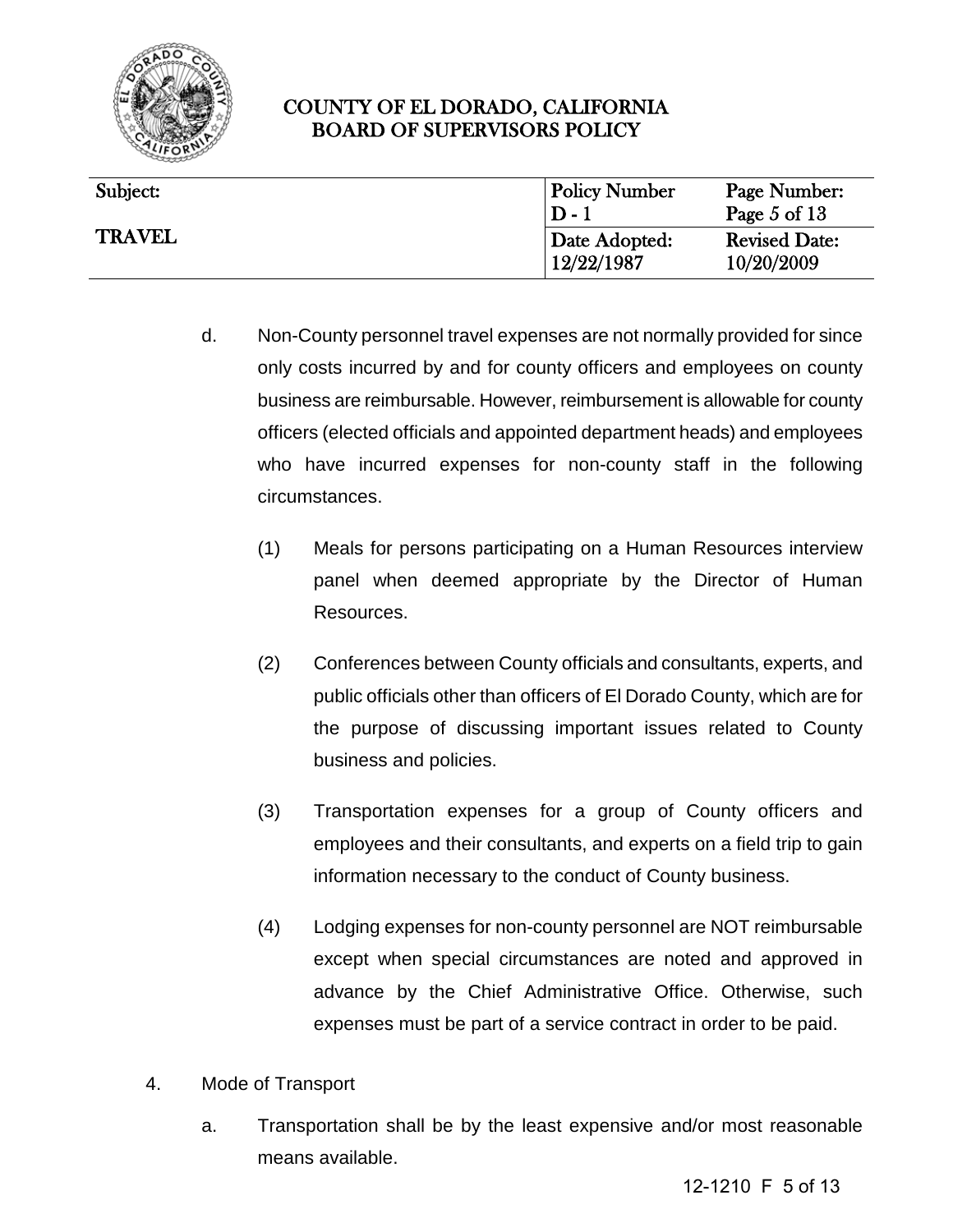

| Subject:      | <b>Policy Number</b><br>$D-1$ | Page Number:<br>Page 6 of $13$     |
|---------------|-------------------------------|------------------------------------|
| <b>TRAVEL</b> | Date Adopted:<br>12/22/1987   | <b>Revised Date:</b><br>10/20/2009 |

- b. Private auto reimbursement may be authorized by the department head for county business travel within county and out of county. Reimbursement shall not be authorized for commuting to and from the employee's residence and the employee's main assigned work site, unless required by an executed Memorandum of Understanding between the County and a representing labor organization, or one-time, special circumstances approved by a department head.
- c. Out of county travel by county vehicle or private vehicle may be authorized if the final destination of the trip does not exceed a four (4) hour driving distance from the County offices. Any exception to this policy must receive prior approval from the Chief Administrative Officer. If air travel would be more economical, but the employee prefers to drive even though travel by car would not be in the County's best interest, the County will reimburse transportation equal to the air travel; transportation costs over and above that amount, as well as any extra days of lodging and meals, etc., will be considered a personal, not reimbursable cost of the traveler.
- d. Common carrier travel must be in "Coach" class unless otherwise specifically authorized in advance by the Chief Administrative Officer. Generally, any costs over and above coach class shall be considered a personal, not reimbursable expense of the traveler.
	- (1) Rental cars may be used as part of a trip using public transportation if use of a rental car provides the most economical and practical means of travel. The use of a rental car must be noted on the Travel Authorization in advance and authorized by the Department Head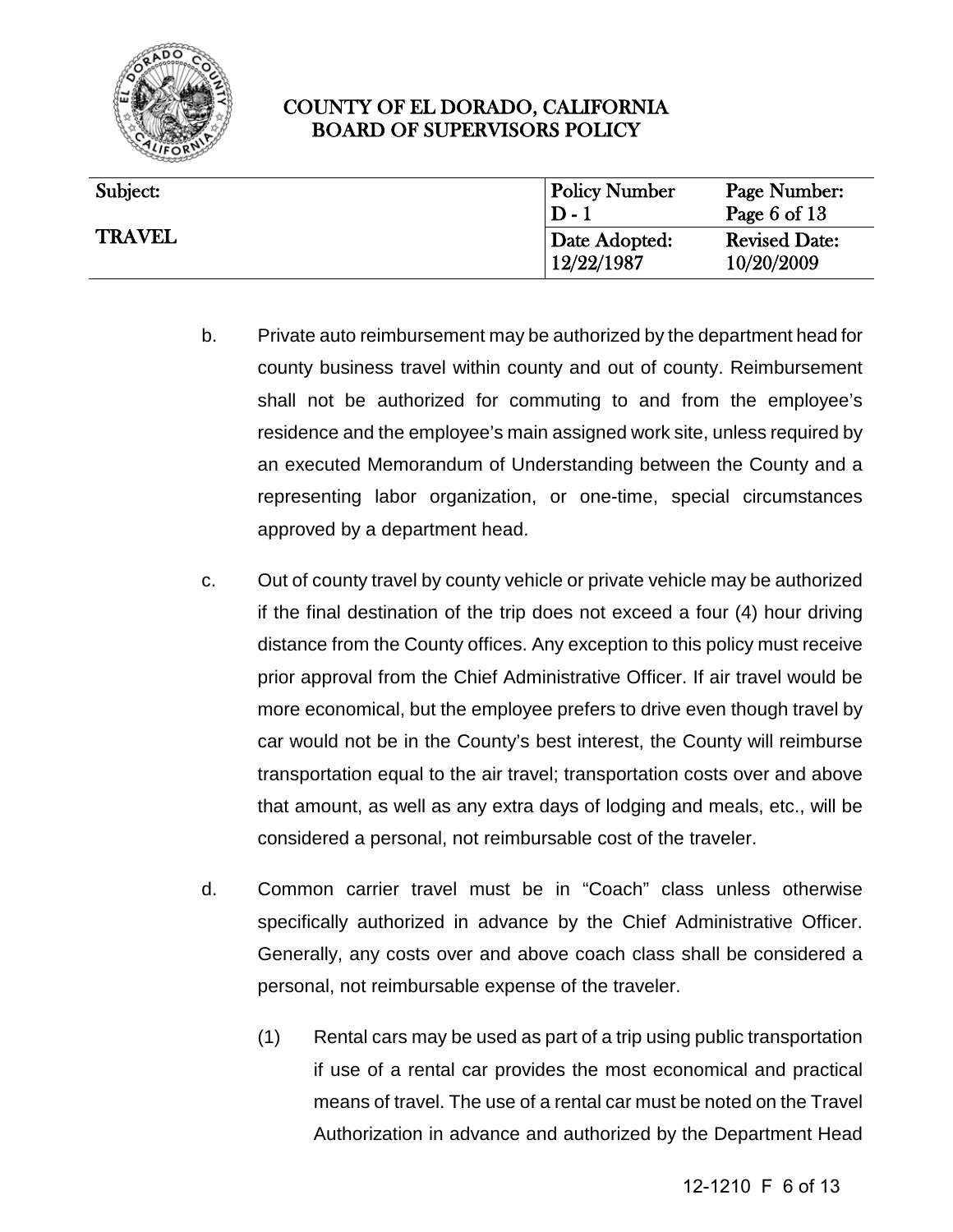

| Subject:      | <b>Policy Number</b><br>$D-1$ | Page Number:<br>Page $7 \text{ of } 13$ |
|---------------|-------------------------------|-----------------------------------------|
| <b>TRAVEL</b> | Date Adopted:<br>12/22/1987   | <b>Revised Date:</b><br>10/20/2009      |

and Chief Administrative Officer. Justification for the use of the rental car must accompany that request. Rental car costs will not be reimbursed without prior authorization except in the case of emergencies. Exceptions may be granted at the sole discretion of the Chief Administrative Officer or designated CAO staff.

- 5. Reimbursement Rates
	- a. a. Maximum rates for reimbursement may not be exceeded unless due to special circumstances documented by the department head and approved by the Chief Administrative Officer. The amount of any reimbursement above the maximum shall be at the sole discretion of the Chief Administrative Officer.
	- b. Private Auto

Travel by private auto in the performance of "official County business" shall be reimbursed at the Federal rate as determined by the Internal Revenue Service.

Mileage for travel shall be computed from the employee's designated work place. If travel begins from the employee's residence, mileage shall be calculated from the residence or work place, whichever is less. (For example, an employee who lives in Cameron Park and drives to a meeting in Sacramento, leaving from the residence will be paid for mileage from the residence to Sacramento and back to the residence.)

The mileage reimbursement rate represents full reimbursement, excluding snow chain installation and removal fee, for expenses incurred by a County 12-1210 F 7 of 13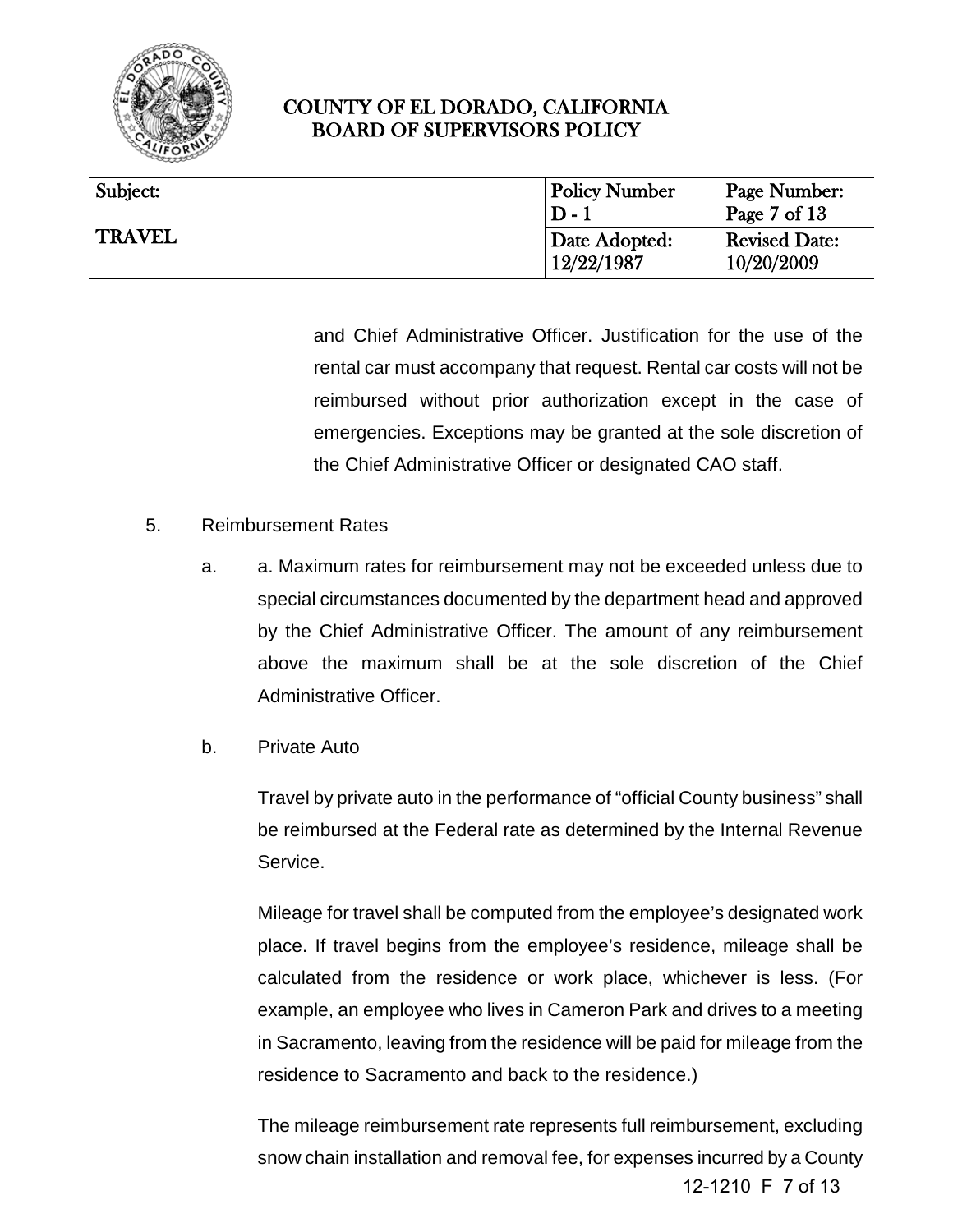

| Subject:      | <b>Policy Number</b><br>$D-1$ | Page Number:<br>Page $8$ of $13$   |
|---------------|-------------------------------|------------------------------------|
| <b>TRAVEL</b> | Date Adopted:<br>12/22/1987   | <b>Revised Date:</b><br>10/20/2009 |

officer or employee (e.g., fuel, normal wear and tear, insurance, etc.) during the use of a personal vehicle in the course of service to El Dorado County.

c. Meals

Actual meal expenses, within maximum allowable rates set forth below, may be reimbursed routinely out-of-county travel, and for in-county overnight travel. Meals will not be provided for in-county travel or meetings which do not involve overnight lodging, unless special circumstances are involved such as the following:

- (1) When meals are approved as part of a program for special training sessions, conferences, and workshops;
- (2) When employees traveling from the western slope of the county to Lake Tahoe and vice-versa are required to spend the entire work day at that location;
- (3) When the Director of Human Resources deems it appropriate to provide meals to a Human Resources interview panel;
- (4) When Senior Managers and/or Executives of El Dorado County or the El Dorado County Water Agency meet with executives of other governmental agencies, community organizations, or private companies in a breakfast, lunch or dinner setting in order to conduct County business. While such meetings are discouraged unless absolutely necessary to the efficient conduct of County or Water Agency business, such expenses for County managers require approval by the Chief Administrative Officer.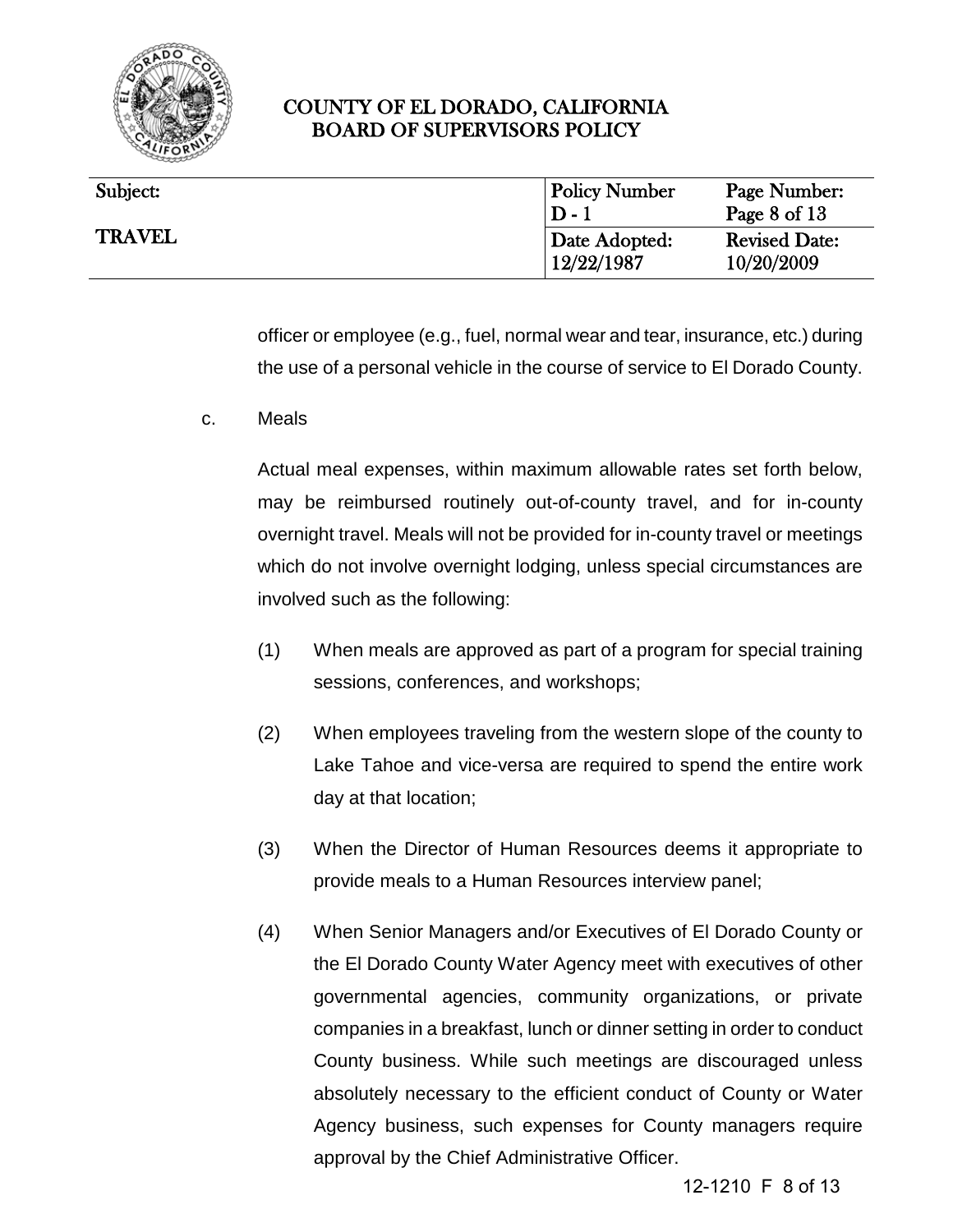

| Subject:      | <b>Policy Number</b><br>$D-1$ | Page Number:<br>Page $9$ of $13$   |
|---------------|-------------------------------|------------------------------------|
| <b>TRAVEL</b> | Date Adopted:<br>12/22/1987   | <b>Revised Date:</b><br>10/20/2009 |

Actual costs of meals may be reimbursed up to a total of \$40 per day without regard to how much is spent on individual meals (e.g., breakfast, lunch, dinner, snacks), and without receipts. If an employee is on travel status for less than a full day, costs may be reimbursed for individual meals within the rates shown below.

Breakfasts may be reimbursed only if an employee's travel consists of at least 2 hours in duration before an employee's regular work hours. Dinner may be reimbursed if travel consists of at least 2 hours in duration after an employee's regular work hours.

#### **Maximum Allowable Meal Reimbursement**

| <b>Breakfast</b>   | \$8.00      |
|--------------------|-------------|
| Lunch              | \$12.00     |
| Dinner             | \$20.00     |
| Total for full day | \$40.00/day |

- d. Lodging
	- (1) Lodging within county may be authorized by a department head if assigned activities require an employee to spend one or more nights in an area of the county which is distant from their place of residence (e.g., western slope employee assigned to 2-day activity in South Lake Tahoe).
	- (2) Lodging may be reimbursed up to \$125 per night, plus tax, single occupancy. The Chief Administrative Office may approve extraordinary costs above these limits on a case by case basis when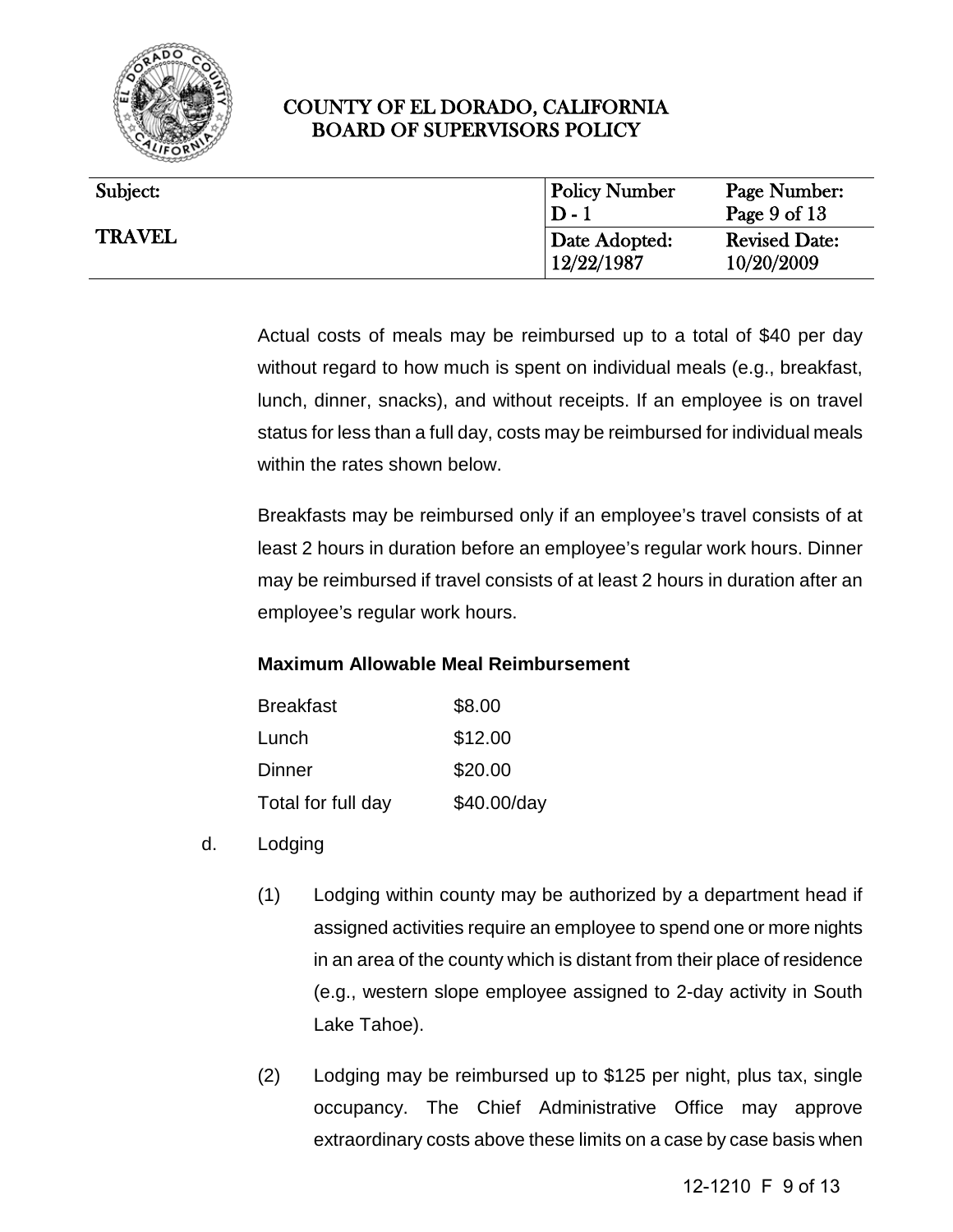

| Subject:      | <b>Policy Number</b>        | Page Number:                       |
|---------------|-----------------------------|------------------------------------|
|               | $D-1$                       | Page 10 of $13$                    |
| <b>TRAVEL</b> | Date Adopted:<br>12/22/1987 | <b>Revised Date:</b><br>10/20/2009 |

the responsible department head and Chief Administrative Office determine that higher cost is unavoidable, or is in the best interest of the County.

- (3) Single rates shall prevail except when the room is occupied by more than one County employee. However, nothing in this policy shall be construed to require employees to share sleeping accommodations while traveling on County business. In all travel, employees are expected to secure overnight accommodations as economically as possible and practical.
- (4) Lodging arrangements should be made, whenever possible and practicable, at hotels/motels which offer a government discount, will waive charges to counties for Transient Occupancy Tax, or at which the County has established an account. When staying at such a facility, the name of the employee and the department must appear on the receipt of the hotel/motel bill.
- e. Other Expenses

All other reasonable and necessary expenses (i.e., parking, shuttle, taxi, etc.) will be reimbursed at cost if a receipt is submitted with the claim.

Receipts are required except for those charges where receipts are not customarily issued, for example, bridge tolls and snow chain installation and removal fees. When specific cost guidelines are not provided by the county, reasonableness of the expense shall be considered by the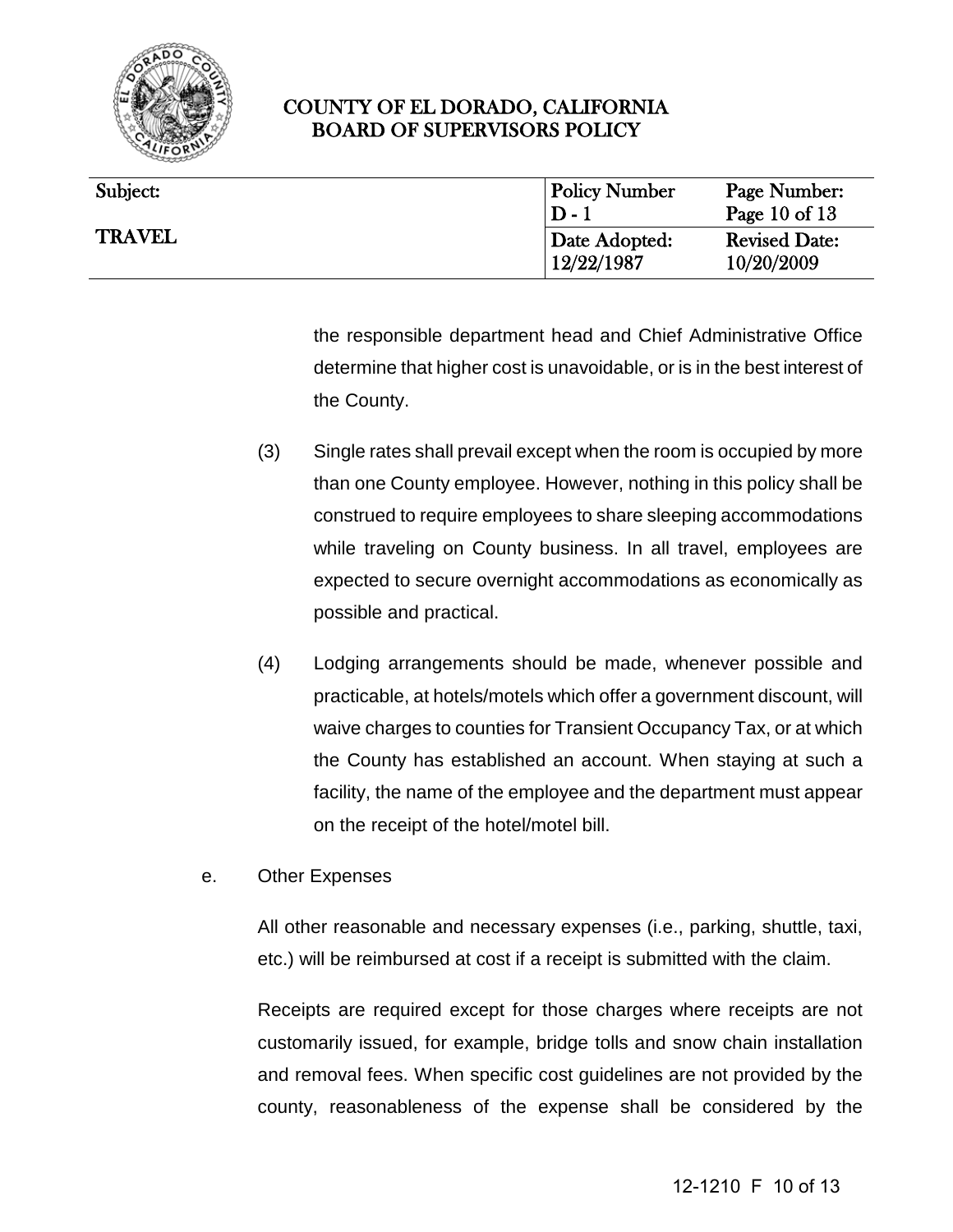

| Subject:      | <b>Policy Number</b>        | Page Number:                       |
|---------------|-----------------------------|------------------------------------|
|               | $D-1$                       | Page 11 of $13$                    |
| <b>TRAVEL</b> | Date Adopted:<br>12/22/1987 | <b>Revised Date:</b><br>10/20/2009 |

department head and Chief Administrative Officer before deciding whether to approve.

Reasonable costs for snow chain installation and removal may be claimed and reimbursed. The purchase cost of snow chains would not be an allowable charge against the county.

6. Advance Payments

The Auditor may provide advance funds for estimated "out of pocket" expenses up to seventy-five percent (75%), but no less than \$50.00. The "out of pocket" expenses may include meals, taxi and public transportation, lodging, parking, and pre-registration costs.

7. Compliance - Claimant Responsibility

It is the responsibility of the claimant to understand and follow all policies and procedures herein in order to receive reimbursement for mileage, travel and expense claims. Any form completed improperly or procedure not followed may result in the return of a claim without reimbursement.

- 8. Procedures:
	- a. Authorization to incur expenses must be obtained as set forth in this County policy, and as may be directed by the department.
	- b. Requests for advance funds for anticipated travel expenses itemized on the Travel Authorization Request form are obtained by indicating this need on that form prior to processing the request.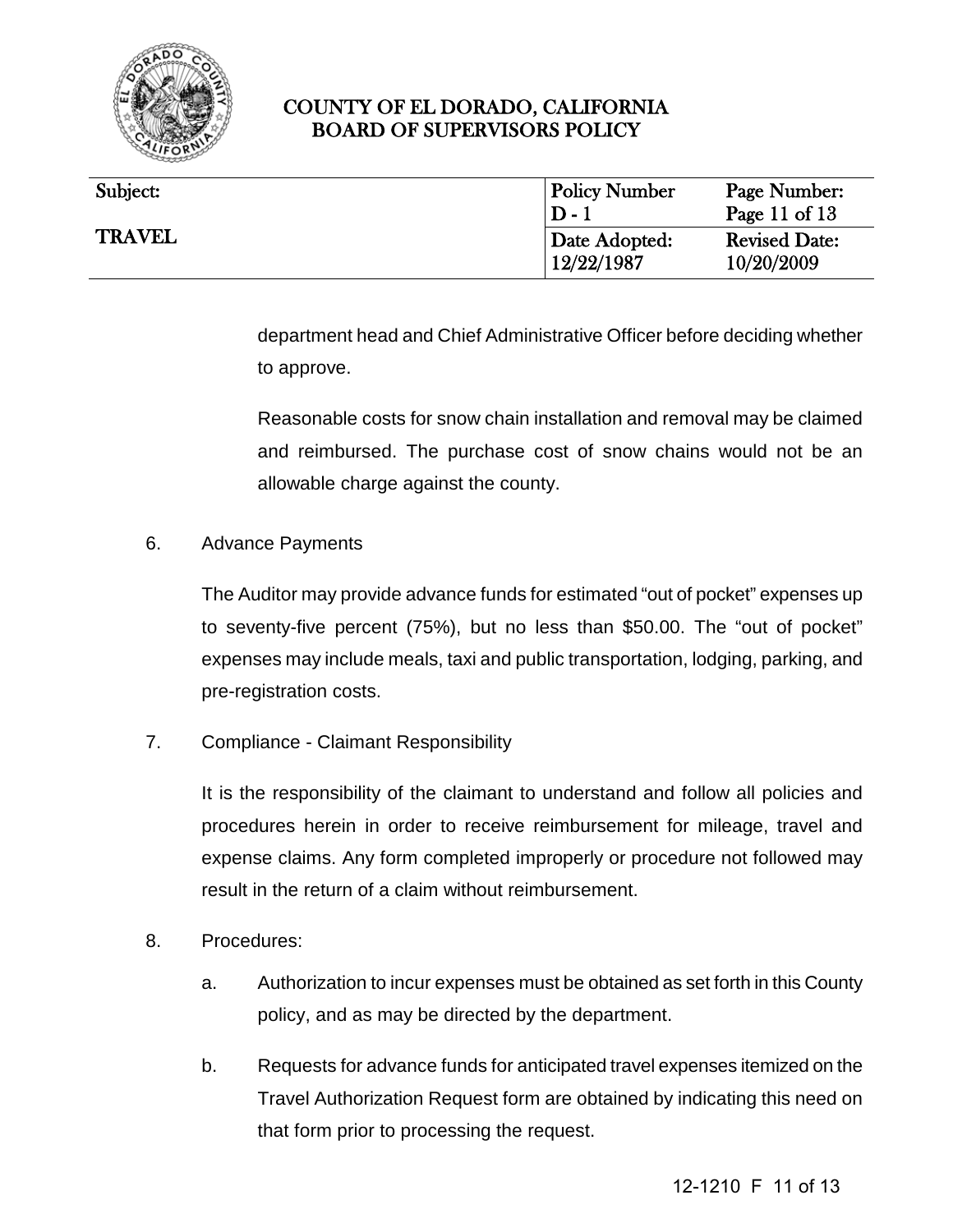

| Subject:      | <b>Policy Number</b><br>$D-1$ | Page Number:<br>Page 12 of $13$    |
|---------------|-------------------------------|------------------------------------|
| <b>TRAVEL</b> | Date Adopted:<br>12/22/1987   | <b>Revised Date:</b><br>10/20/2009 |

- c. Forms which require Chief Administrative Office approval should be submitted to the Chief Administrative Office, after department head approval, at least 7 to 10 days prior to travel to allow time for processing through County Administration and Auditor's Department.
- d. Cancellation of travel, requires that any advanced funds be returned to the Auditor Controller's office within five (5) working days of the scheduled departure date. If the advance is not returned within this time frame, the employee could jeopardize their standing to receive advances in the future.
- e. Travel Claims are due to the Auditor within 30 days after completion of travel. Personal Mileage and Expense Claims are due to the Auditor within 15 days after the end of each calendar month. The due date may be extended if deemed appropriate by the County Auditor. Claims must itemize expenses as indicated on claim forms, and must be processed with receipts attached.
- f. Reimbursements will be provided expeditiously by the County Auditor upon receipt of properly completed claim forms. The Auditor's Office shall promptly review claims to determine completeness, and if found incomplete, will return the request to the claimant noting the areas of deficiency.
- g. Personal Mileage and Expense Claim forms should be completed for each calendar month, one month per claim form. These monthly claims are due to the Auditor within 15 days following the month end; however, the deadline may be extended if deemed appropriate by the County Auditor. If monthly amounts to be claimed are too small to warrant processing at the

12-1210 F 12 of 13